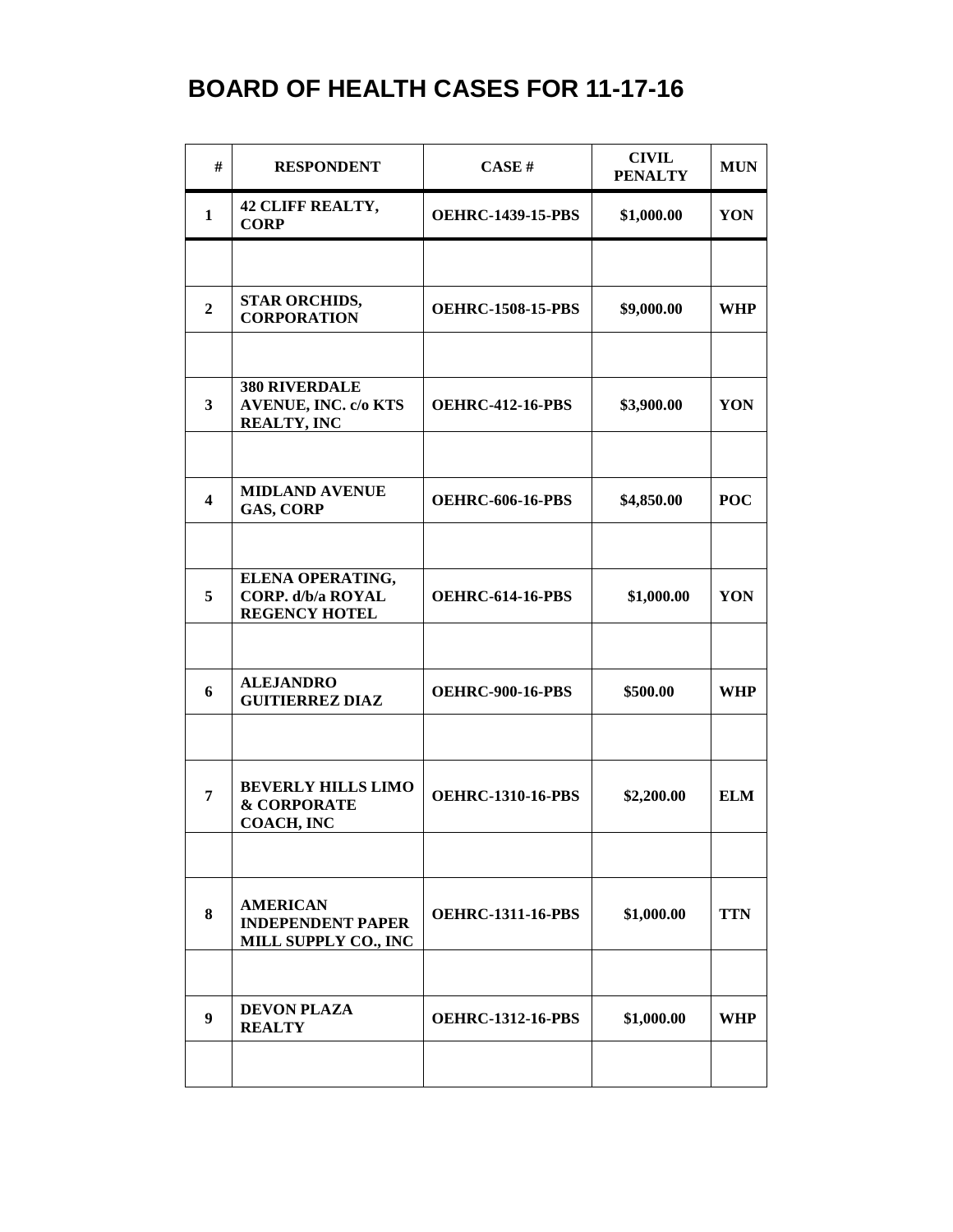| #  | <b>RESPONDENT</b>                                                                           | CASE#                    | <b>CIVIL</b><br><b>PENALTY</b> | <b>MUN</b> |
|----|---------------------------------------------------------------------------------------------|--------------------------|--------------------------------|------------|
| 10 | STANFORD BRIDGE,<br>LLC. c/o CUSHMAN &<br><b>WAKEFIELD</b>                                  | <b>OEHRC-1414-16-PBS</b> | \$1,850.00                     | <b>IRV</b> |
|    |                                                                                             |                          |                                |            |
| 11 | 933 LESTER AVENUE<br><b>REALTY, LLC</b>                                                     | <b>OEHRC-1314-16-SP</b>  | \$2,000.00                     | <b>MMV</b> |
|    |                                                                                             |                          |                                |            |
| 12 | <b>SMOKING KING OF</b><br><b>CHEN, INC/ SMOKING</b><br><b>KING</b>                          | <b>PHP-021-16-ATUPA</b>  | \$18,500.00                    | <b>MTK</b> |
|    |                                                                                             |                          |                                |            |
| 13 | <b>EAST 3rd CORNER</b><br>STORE, INC/EAST 3rd<br><b>CORNER STORE</b>                        | <b>PHP-031-16-ATUPA</b>  | \$2,100.00                     | <b>MTV</b> |
|    |                                                                                             |                          |                                |            |
| 14 | <b>MCLEAN</b><br>WHOLESALERS, INC/<br><b>MCLEAN BEVERAGE</b>                                | <b>PHP-057-16-ATUPA</b>  | \$2,100.00                     | YON        |
|    |                                                                                             |                          |                                |            |
| 15 | SEEMA STATIONERY,<br><b>INC/SEEMA</b><br><b>CONVENIENCE</b>                                 | <b>PHP-076-16-ATUPA</b>  | \$1,050.00                     | <b>WHP</b> |
|    |                                                                                             |                          |                                |            |
| 16 | <b>MAIN STREET AUTO</b><br><b>SERVICE CENTER,</b><br><b>INC/MOUNT KISCO</b><br><b>SHELL</b> | <b>PHP-095-16-ATUPA</b>  | \$1,500.00                     | <b>MTK</b> |
|    |                                                                                             |                          |                                |            |
| 17 | <b>NEW YORK BAGELS</b><br>DELI CAFÉ, INC/NEW<br><b>YORK BAGELS</b>                          | <b>PHP-099-16-ATUPA</b>  | \$1,050.00                     | YON        |
|    |                                                                                             |                          |                                |            |
| 18 | <b>WALGREEN'S</b><br>EASTERN CO., INC/<br><b>WALGREEN'S 09972</b>                           | <b>PHP-101-16-ATUPA</b>  | \$2,100.00                     | YON        |
|    |                                                                                             |                          |                                |            |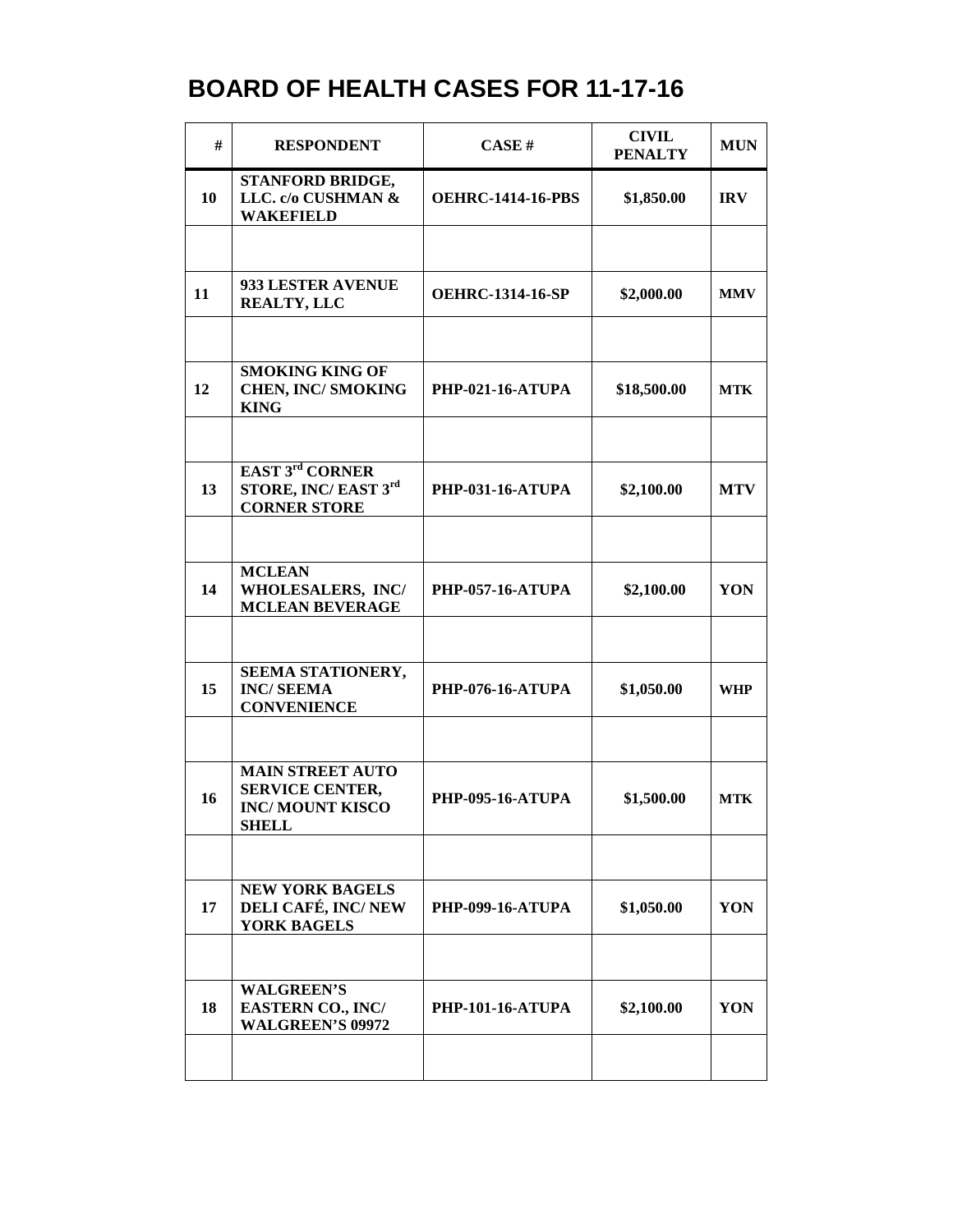| #  | <b>RESPONDENT</b>                                                                | CASE#                   | <b>CIVIL</b><br><b>PENALTY</b> | <b>MUN</b> |
|----|----------------------------------------------------------------------------------|-------------------------|--------------------------------|------------|
| 19 | TOP RAK, LTD/<br><b>SUNOCO</b>                                                   | <b>PHP-113-16-ATUPA</b> | \$1,050.00                     | <b>MMV</b> |
|    |                                                                                  |                         |                                |            |
| 20 | <b>LTF CLUB</b><br><b>OPERATIONS CO.,</b><br><b>INC/DAY CAMP</b>                 | <b>PHP-6571-16-DC</b>   | \$1,800.00                     | <b>HAR</b> |
|    |                                                                                  |                         |                                |            |
| 21 | <b>WESTCHESTER</b><br><b>SUMMER DAY</b><br><b>SCHOOL CAMP</b>                    | PHP-6600-16-DC          | \$400.00                       | <b>MMV</b> |
|    |                                                                                  |                         |                                |            |
| 22 | <b>TAQUERIA LA</b><br>PICARDIA, INC/<br><b>TAQUERIA LA</b><br><b>PICARDIA</b>    | PHP-6297-16-FSE         | \$1,550.00                     | <b>POC</b> |
|    |                                                                                  |                         |                                |            |
| 23 | <b>RESTAURANT EL</b><br>FESTEJO, INC/EL<br><b>FESTEJO</b>                        | PHP-6372-16-FSE         | \$3,300.00                     | <b>POC</b> |
|    |                                                                                  |                         |                                |            |
| 24 | <b>LEONARDO'S</b><br>PIZZERIA REST, INC/<br><b>LEONARDO'S</b><br>PIZZERIA & REST | PHP-6380-16-FSE         | \$2,200.00                     | LAR        |
|    |                                                                                  |                         |                                |            |
| 25 | WILD WASABI, INC/<br><b>WASABI</b>                                               | <b>PHP-6383-16-FSE</b>  | \$1,550.00                     | LAR        |
|    |                                                                                  |                         |                                |            |
| 26 | <b>CHENG GONG USA,</b><br><b>INC/SUSHI THAI</b>                                  | <b>PHP-6488-16-FSE</b>  | \$3,800.00                     | <b>TTN</b> |
|    |                                                                                  |                         |                                |            |
| 27 | <b>ARDSLEY COUNTRY</b><br><b>CLUB, INC/WADING</b><br><b>POOL</b>                 | <b>PHP-6559-16-SPO</b>  | \$1,100.00                     | <b>ARD</b> |
|    |                                                                                  |                         |                                |            |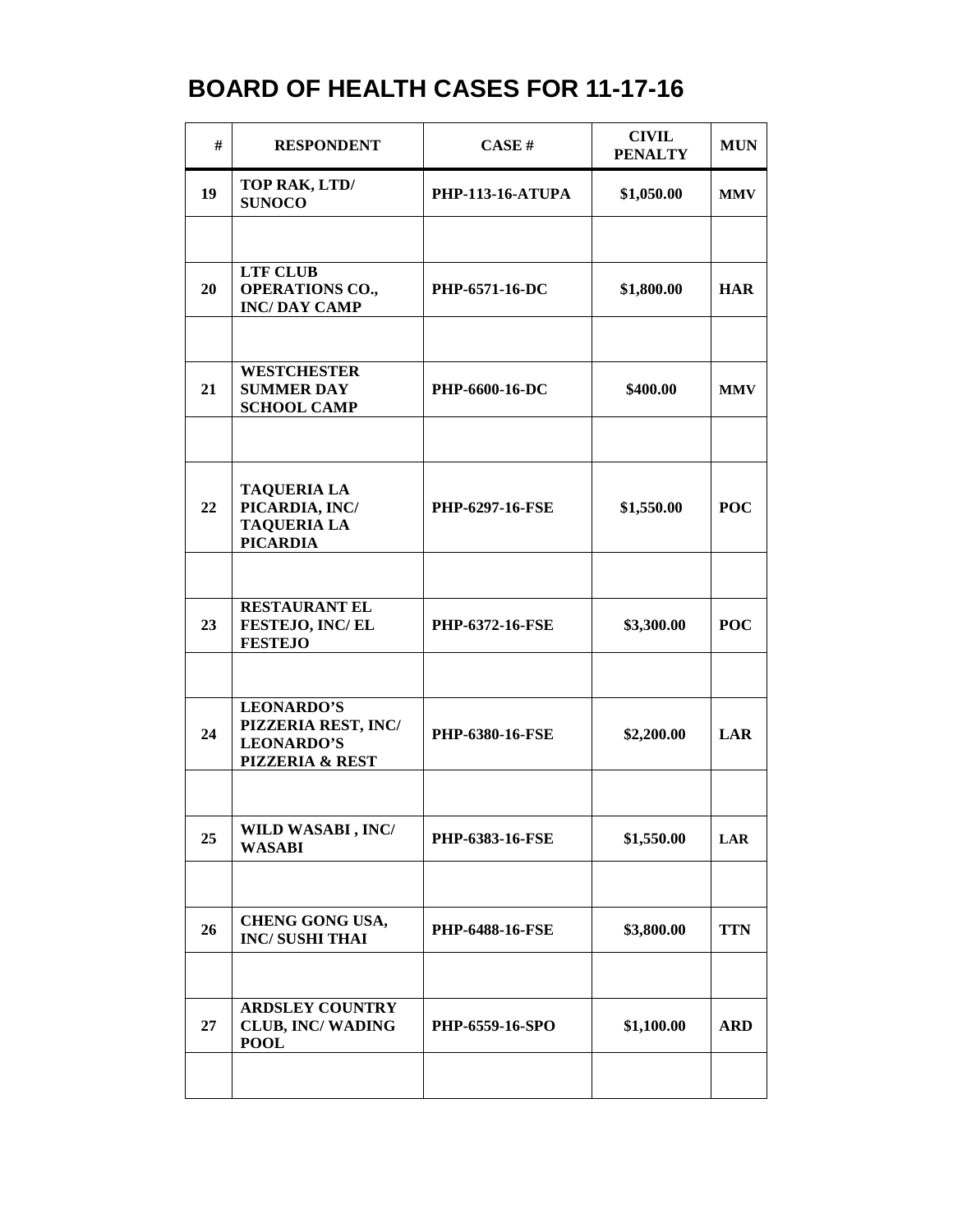| #  | <b>RESPONDENT</b>                                                                                | CASE H          | <b>CIVIL</b><br><b>PENALTY</b> | <b>MUN</b> |
|----|--------------------------------------------------------------------------------------------------|-----------------|--------------------------------|------------|
| 28 | FIELDPOINT COMM.<br>ASSOCIATON, c/o<br>PRIME LOCATIONS,<br><b>INC/POOL2</b>                      | PHP-6601-16-SPO | \$1,100.00                     | <b>IRV</b> |
|    |                                                                                                  |                 |                                |            |
| 29 | FIELDPOINT COMM.<br>ASSOCIATON, c/o<br>PRIME LOCATIONS,<br><b>INC/POOL1</b>                      | PHP-6602-16-SPO | \$900.00                       | <b>IRV</b> |
|    |                                                                                                  |                 |                                |            |
| 30 | <b>BEACON HILL</b><br>ESTATES CO-OP, INC.<br>c/o STILLMAN MGMT/<br><b>POOL</b>                   | PHP-6604-16-SPO | \$1,900.00                     | DBF        |
|    |                                                                                                  |                 |                                |            |
| 31 | <b>BOULDER RIDGE</b><br>CONDO ASSOC. c/o<br>PRIME LOCATIONS,<br><b>INC/HOT SPA</b>               | PHP-6623-16-SPO | \$600.00                       | <b>SCD</b> |
|    |                                                                                                  |                 |                                |            |
| 32 | <b>BOULDER RIDGE</b><br>CONDO ASSOC. c/o<br>PRIME LOCATIONS,<br><b>INC/COLD SPA</b>              | PHP-6624-16-SPO | \$400.00                       | <b>SCD</b> |
|    |                                                                                                  |                 |                                |            |
| 33 | <b>OSSINING OWNER'S,</b><br><b>LLC/AUDUBON</b><br><b>MANOR POOL</b>                              | PHP-6625-16-SPO | \$1,000.00                     | <b>OSV</b> |
|    |                                                                                                  |                 |                                |            |
| 34 | <b>FOUNTAINHEAD</b><br><b>OWNER'S, CORP. c/o</b><br><b>HUDSON NORTH</b><br><b>MGMT/MAIN POOL</b> | PHP-6626-16-SPO | \$300.00                       | <b>SCD</b> |
|    |                                                                                                  |                 |                                |            |
| 35 | <b>BRIDLE RIDGE H.O.A.</b><br>c/o KATONAH MGMT<br><b>GROUP/MAIN POOL</b>                         | PHP-6749-16-SPO | 1,300.00                       | <b>YTN</b> |
|    |                                                                                                  |                 |                                |            |